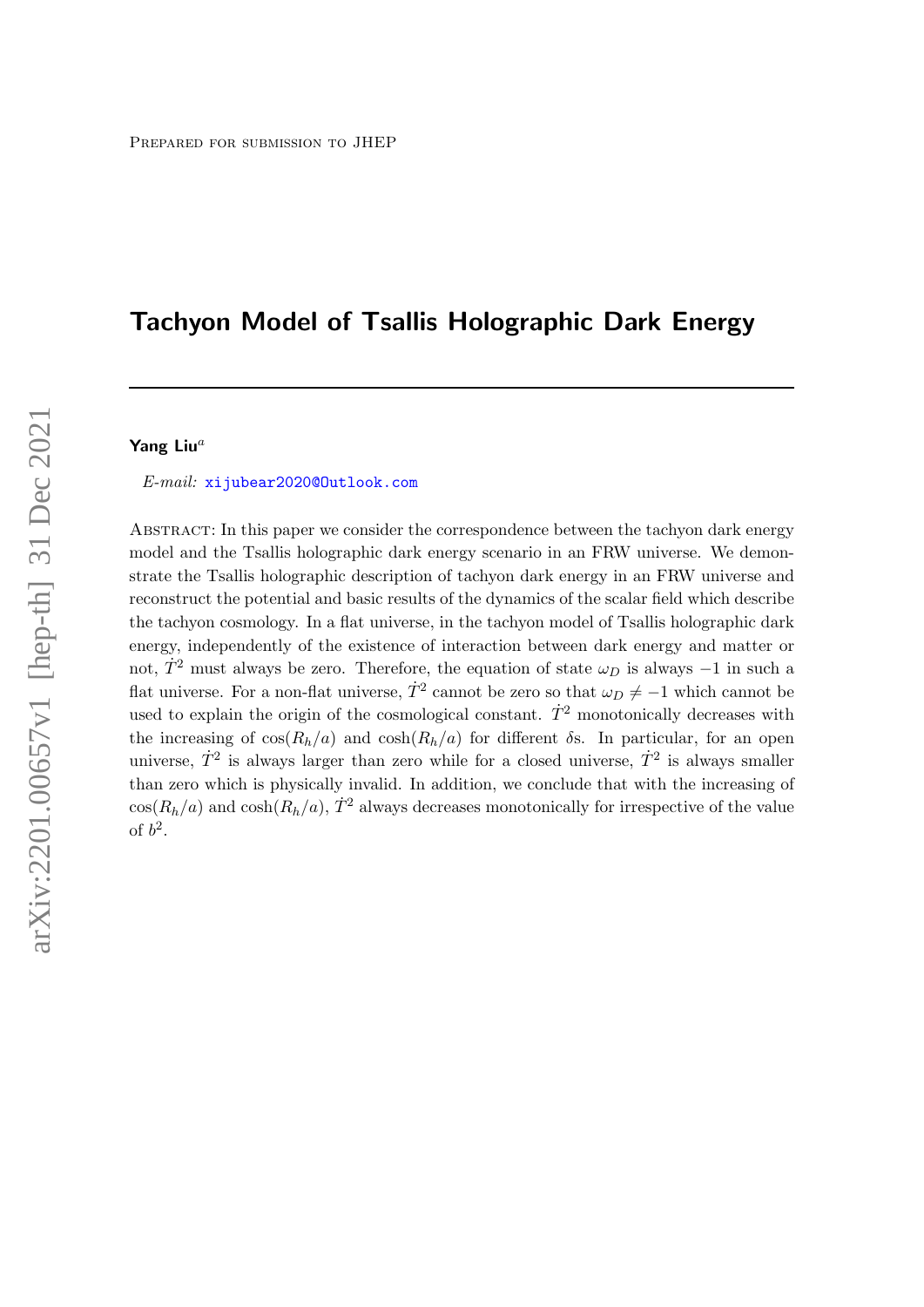## Contents

|                | 1 Introduction                                                           |          |
|----------------|--------------------------------------------------------------------------|----------|
|                | 2 The Basics                                                             | $\bf{2}$ |
| 3              | The tachyon field as Tsallis holographic dark energy in a flat FRW uni-  |          |
|                | verse                                                                    | $\bf{5}$ |
|                | 3.1 The non-interacting case                                             | 5        |
|                | 3.2 The interacting case                                                 | 7        |
|                | 4 The tachyon field as Tsallis holographic dark energy in a non-flat FRW |          |
|                | universe                                                                 | 8        |
| 5 <sup>5</sup> | <b>Summary and Discussion</b>                                            | 10       |

## <span id="page-1-0"></span>1 Introduction

Observations from type Ia supernovae [1,2,3] in association with Large Scale Structure [4,5] and Cosmic Microwave Background anisotropies [6], have provided the main evidence that the universe is experiencing an accelerated expansion. To explain the reason for this expansion of the universe, many theories have been proposed. The most widely-accepted explanation is dark energy since dark energy has a negative pressure. However, the nature and cosmological origin of dark energy has still not been determined.

The most obvious candidate for dark energy is the cosmological constant [7,8] for which  $p = -\rho$ , but this explanation also suffers from "fine-tuning problems". In view of this a series of alternative proposals for dark energy have been put forward. In particular, various scalar-field dark energy models, such as quintessence [9], K-essence [10], phantom [11], tachyon [12], ghost condensate [13,14], quintom [15], interacting dark energy models [16], braneworld models [17], and Chaplygin gas models [18], have been studied.

One attempt at accounting for the nature of dark energy is termed "holographic dark energy" which is derived from the framework of quantum gravity. The proposal is based on the holographic principle which states that the number of degrees of freedom related to entropy scales directly with the enclosing area of the system [19,20]. 't Hooft [21] and Susskind [22] have shown that effective local quantum field theories significantly over-count the number of degrees of freedom since entropy scales extensively for an effective quantum field theory in a box of size L with UV cut-off Λ. To solve this problem, Cohen et.al [23] have pointed out that the total energy of a system with size  $L$  should not exceed a black hole of the same size, that is to say,  $L^3 \rho_{\Lambda} \leq L M_p^2$ . Here  $M_p$  denotes the Planck mass  $(M_p^2 = \frac{1}{8\pi G})$  and  $\rho_{\Lambda}$  is the quantum zero-point energy density caused by UV cutoff  $\Lambda$ . The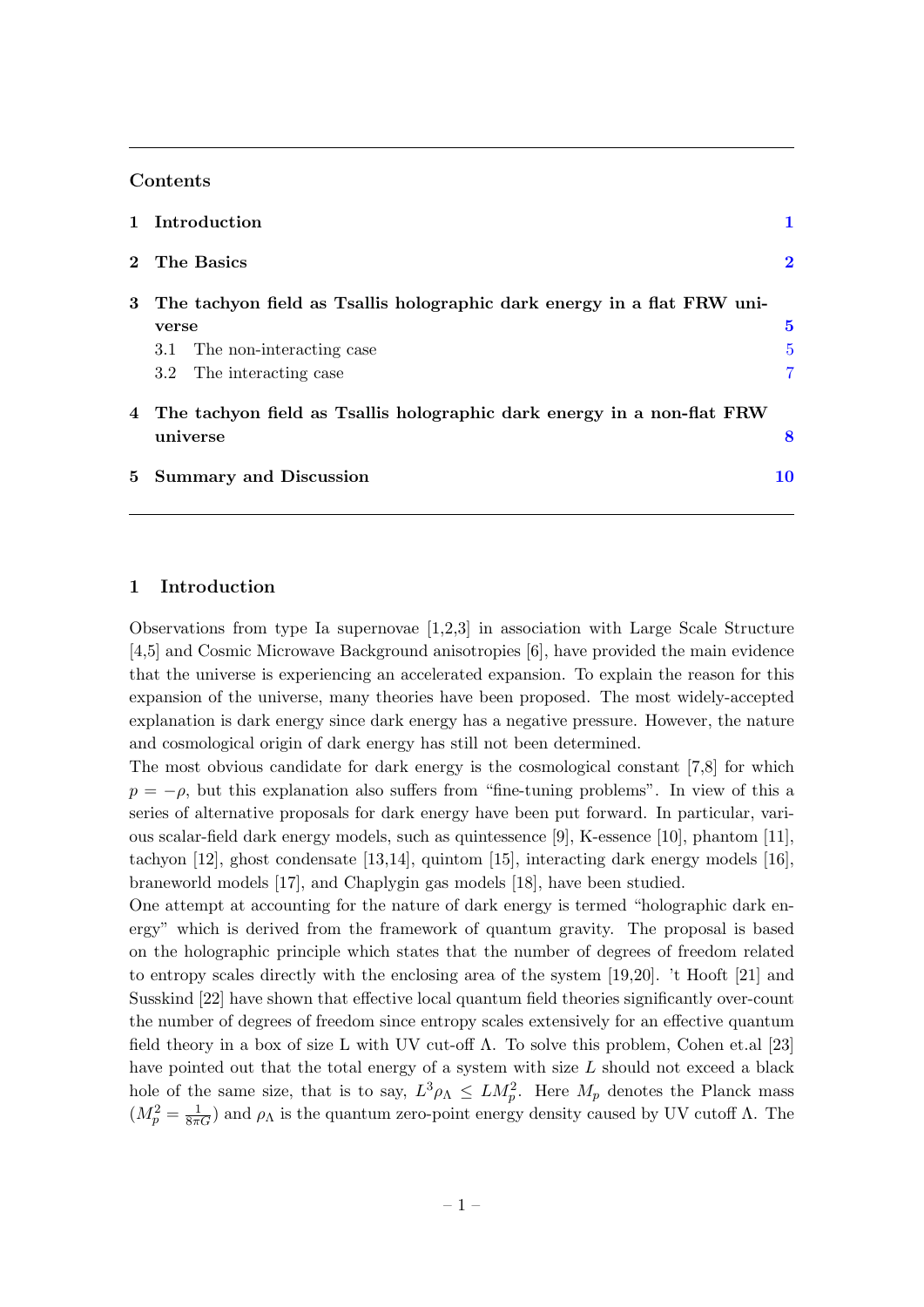largest value of  $L$  is required to define the limit of this inequality. Taking this approach we can obtain the holographic dark energy density is  $\rho_{\Lambda} = \frac{3c^2 M_p^2}{L^2}$ , where the coefficient 3 is used merely for convenience and the parameter  $c$  is dimensionless. As an application of the holographic principle in cosmology, the authors of reference [24] investigated the consequences of excluding from the system those degrees of freedom which will never be observed by the effective field theory giving rise to an IR cut-off  $L$  at the future event horizon. Thus in a universe dominated by DE, the future event horizon will tend towards a constant of the order  $H_0^{-1}$ , i.e. the present Hubble radius [25]. The problem of taking the apparent (Hubble) horizon - the outermost surface defined by the null rays which are instantaneously not expanding,  $R_A = 1/H$ - as the IR cut-off in the flat universe was discussed by Hsu [25,26]. According to Hsu's argument, employing the Friedmann equation  $\rho = 3M_P^2 H^2$  where  $\rho$  is the total energy density and taking  $L = H^{-1}$  we will obtain  $\rho_m = 3(1 - c^2)M_P^2 H^2$  [25,26].

Recently, using Tsallis generalized entropy [27] and by considering the Hubble horizon as the IR cutoff, in agreement with the thermodynamics considerations [28,29], a new HDE model, termed "Tsallis holographic dark energy" (THDE), has been developed and studied in the standard cosmology framework [30,31]. At first glance, it appears to be an appropriate model for the current universe in the standard cosmology framework [30,32,33]. However, like the primary HDE based on the Bekenstein entropy [34], THDE is also unstable [30,32,33]. More studies concerning the various cosmological features of Tsallis generalized statistical mechanics can be found in ref.[35]. It is also useful to note here that an interaction between the cosmos sectors which does not involve a change of sign also cannot produce stability for this model [33].

The tachyon which is unstable field has become important in string theory through its role in the Dirac-Born-Infeld (DBI) action which is used to describe the D-brane action [12,36,37]. The cosmological model based on the effective Lagrangian of tachyonic matter

$$
L(T) = -V(T)\sqrt{1 - T_{,\mu}T^{,\mu}}
$$
\n(1.1)

with the potential  $V(T) = \sqrt{A}$  coincides exactly with the Chaplygin gas model [38,39]. In section 2, we review the basics of Tsallis holographic dark energy scenario. In this paper, we propose a correspondence between the tachyon dark energy model and the Tsallis holographic dark energy scenario. In section 3 and 4, we demonstrate this holographic description of tachyon dark energy and reconstruct the potential and basic results of the dynamics of the scalar field which describe the tachyon cosmology in a flat and non-flat universe, respectively. In section 5, we discuss and summarize the results.

## <span id="page-2-0"></span>2 The Basics

Following ref.[30], let us review the Tsallis holographic dark energy model briefly. We consider the Friedmann-Robertson-Walker (FRW) universe metric

$$
ds^{2} = -dt^{2} + a^{2}(t)\left\{\frac{dr^{2}}{1 - kr^{2}} + r^{2}d\Omega^{2}\right\}
$$
 (2.1)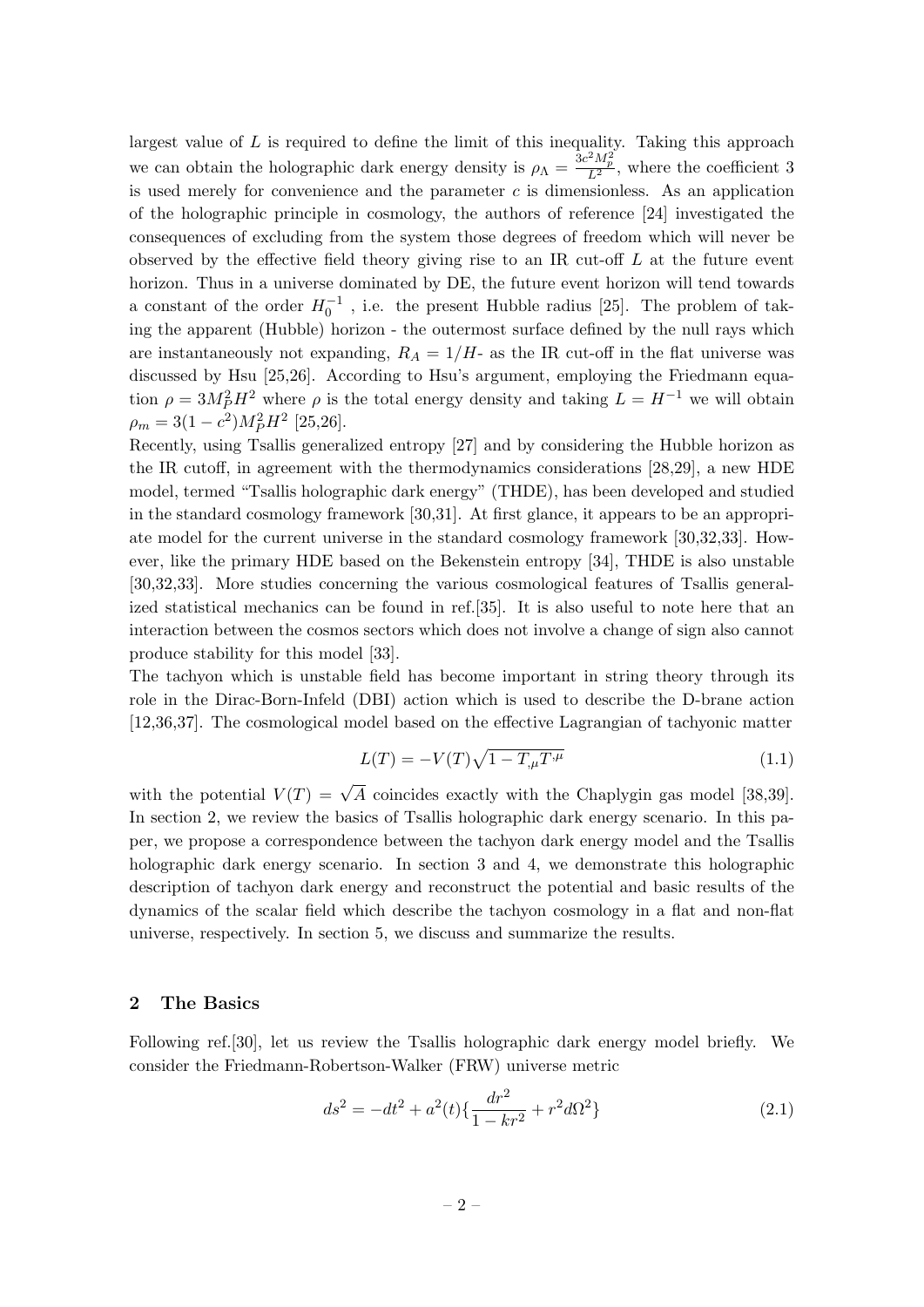where k denotes the curvature of space whereby  $k = 0, 1, -1$  for flat, closed and open universe respectively [25].

The holographic energy density (HDE) in standard cosmology is defined by

$$
\rho_D = \frac{3c^2}{8\pi G L^2} = \frac{3c^2 M_p^2}{L^2} \tag{2.2}
$$

where  $c$  is a dimensionless parameter and radius  $L$  is defined as

$$
L = ar(t) \tag{2.3}
$$

Here, *a* is scale factor and  $r(t)$  is relevant to the future event horizon of the universe. In general,  $r(t)$  and L can be determined by the following relations [25]:

$$
\int_0^{r_1} \frac{dr}{\sqrt{1 - kr^2}} = \frac{1}{\sqrt{|k|}} \sin n^{-1}(\sqrt{|k|}r_1)
$$
\n(2.4)

In particular,

.

$$
\int_0^{r_1} \frac{dr}{\sqrt{1 - kr^2}} = \begin{cases} \sin^{-1}(\sqrt{|k|}r_1)/\sqrt{|k|} & k=1\\ r_1 & k=0\\ \sinh^{-1}(\sqrt{|k|}r_1)/\sqrt{|k|} & k=1 \end{cases}
$$
(2.5)

And one can derive that [25]

$$
L = \frac{a(t)\sin n[\sqrt{|k|}R_h(t)/a(t)]}{\sqrt{|k|}},\tag{2.6}
$$

where  $R_h(t)$  is the future event horizon in flat universe, i.e. [25],

$$
R_h(t) = a \int_0^\infty \frac{dt}{a} = a \int_a^\infty \frac{da}{Ha^2}
$$
 (2.7)

However, this definition of HDE can be modified to take account of quantum considerations [40]. Tsallis and Cirto have shown that the horizon entropy of a black hole may be modified as [27]:

$$
S_{\delta} = \gamma A^{\delta} \tag{2.8}
$$

where  $\gamma$  is an unknown constant and  $\delta$  denotes the non-additivity parameter. If we take  $\gamma = 1/4G$  and  $\delta = 1$ , then the Bekenstein entropy can be recovered (where  $\hbar = c = k_B = 1$ ). The holographic principle states that the number of degrees of freedom of a physical system should firstly scale with its bounding area rather than with its volume and secondly should be constrained by an infrared cutoff [21,22]. In ref.[23], Cohen et al. proposed that the inequality between the system entropy (S) and the IR (L) and UV  $(\Lambda)$  cutoffs should be defined as

$$
L^3 \Lambda^3 \le S^{3/4} \tag{2.9}
$$

Combining with eq. $(2.8)$ , we then have

$$
\Lambda^4 \le \gamma (4\pi)^{\delta} L^{2\delta - 4} \tag{2.10}
$$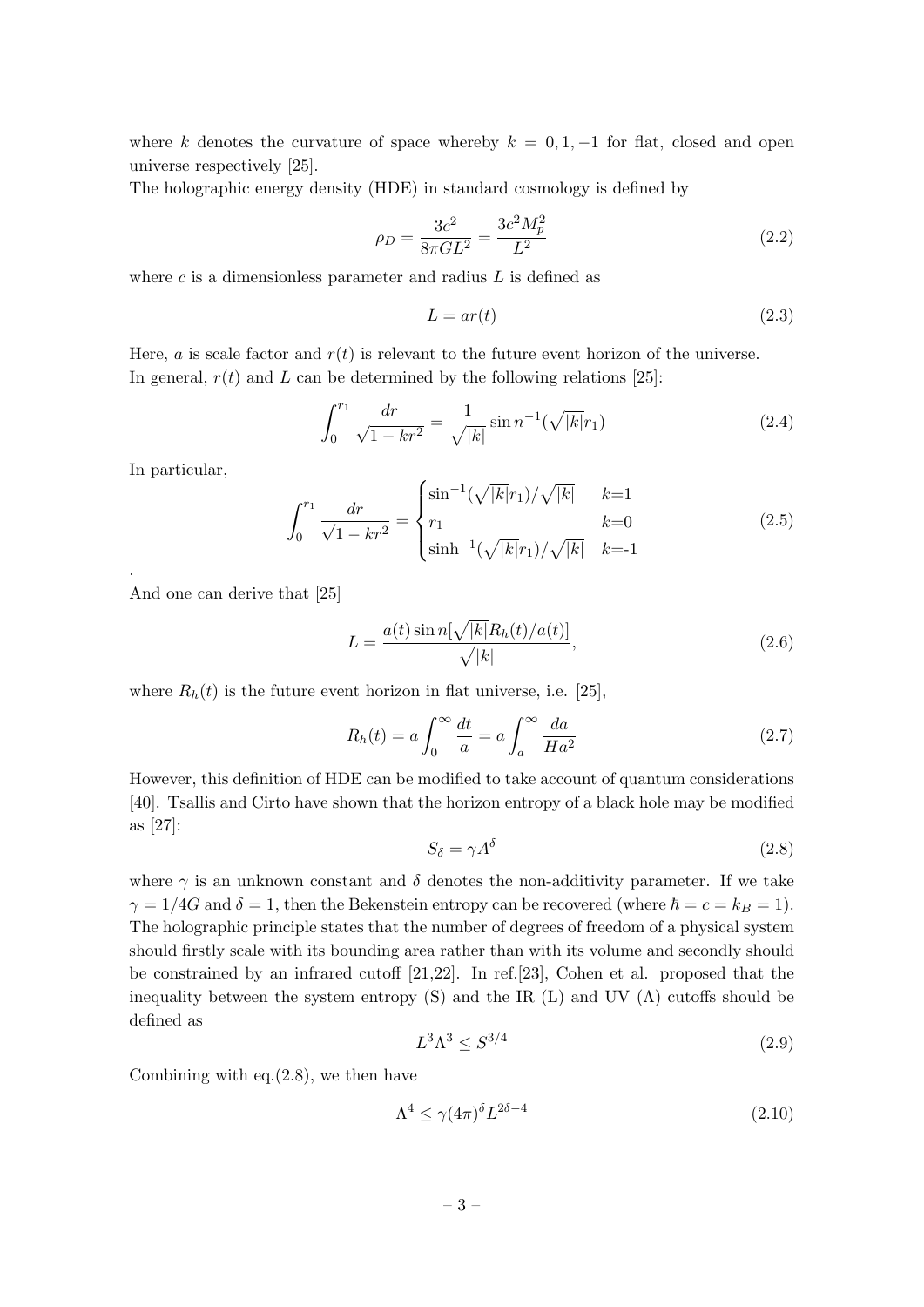where  $\Lambda^4$  is the vacuum energy density. Based on the above inequality, the Tsallis holographic dark energy density (THDE) can be derived to be [30]

$$
\rho_D = BL^{2\delta - 4} \tag{2.11}
$$

where B is an unknown parameter. If  $B = 3c^2 M_p^2$  and  $\delta = 1$ , then the energy density of holographic dark energy can be recovered.

We define the critical energy density  $\rho_{cr}$  and the curvature energy density  $\rho_k$  as usual as:

$$
\rho_{cr} = 3M_p^2 H^2 \tag{2.12}
$$

$$
\rho_k = \frac{3k}{8\pi G a^2} \tag{2.13}
$$

We also introduce three fractional energy densities  $\Omega_m$ ,  $\Omega_D$  and  $\Omega_k$ :

$$
\Omega_m = \frac{\rho_m}{\rho_{cr}} = \frac{\rho_m}{3M_p^2 H^2} \tag{2.14}
$$

$$
\Omega_D = \frac{\rho_D}{\rho_{cr}} = \frac{B}{3M_p^2 H^2} L^{2\delta - 4}
$$
\n(2.15)

$$
\Omega_k = \frac{\rho_k}{\rho_{cr}} = \frac{k}{H^2 a^2} \tag{2.16}
$$

Considering  $L = H^{-1}$ , we have

$$
\Omega_D = \frac{B}{3M_p^2} L^{2\delta - 2} = \frac{B}{3M_p^2} H^{-2\delta + 2}
$$
\n(2.17)

Now using eqs.  $(2.3)$ ,  $(2.4)$  and  $(2.5)$ , we obtain

$$
\dot{L} = HL + a\dot{r}(t) = 1 - \frac{1}{\sqrt{|k|}} \cos n(\sqrt{|k|}R_h/a)
$$
\n(2.18)

In particular,

.

$$
\cos n(\sqrt{|k|}x) = \begin{cases} \cos(x) & k=1\\ 1 & k=0\\ \cosh(x) & k=-1 \end{cases} \tag{2.19}
$$

In flat space, if there is no interaction between Tsallis holographic dark energy and matter, i.e.,

$$
\dot{\rho}_D + 3H\rho_D(1+\omega_D) = 0\tag{2.20}
$$

$$
\dot{\rho}_m + 3H\rho_m = 0\tag{2.21}
$$

then the equation of state for the Tsallis holographic energy density can be obtained as [41]:

$$
\omega_D = \frac{\delta - 1}{(2 - \delta)\Omega_D - 1} \tag{2.22}
$$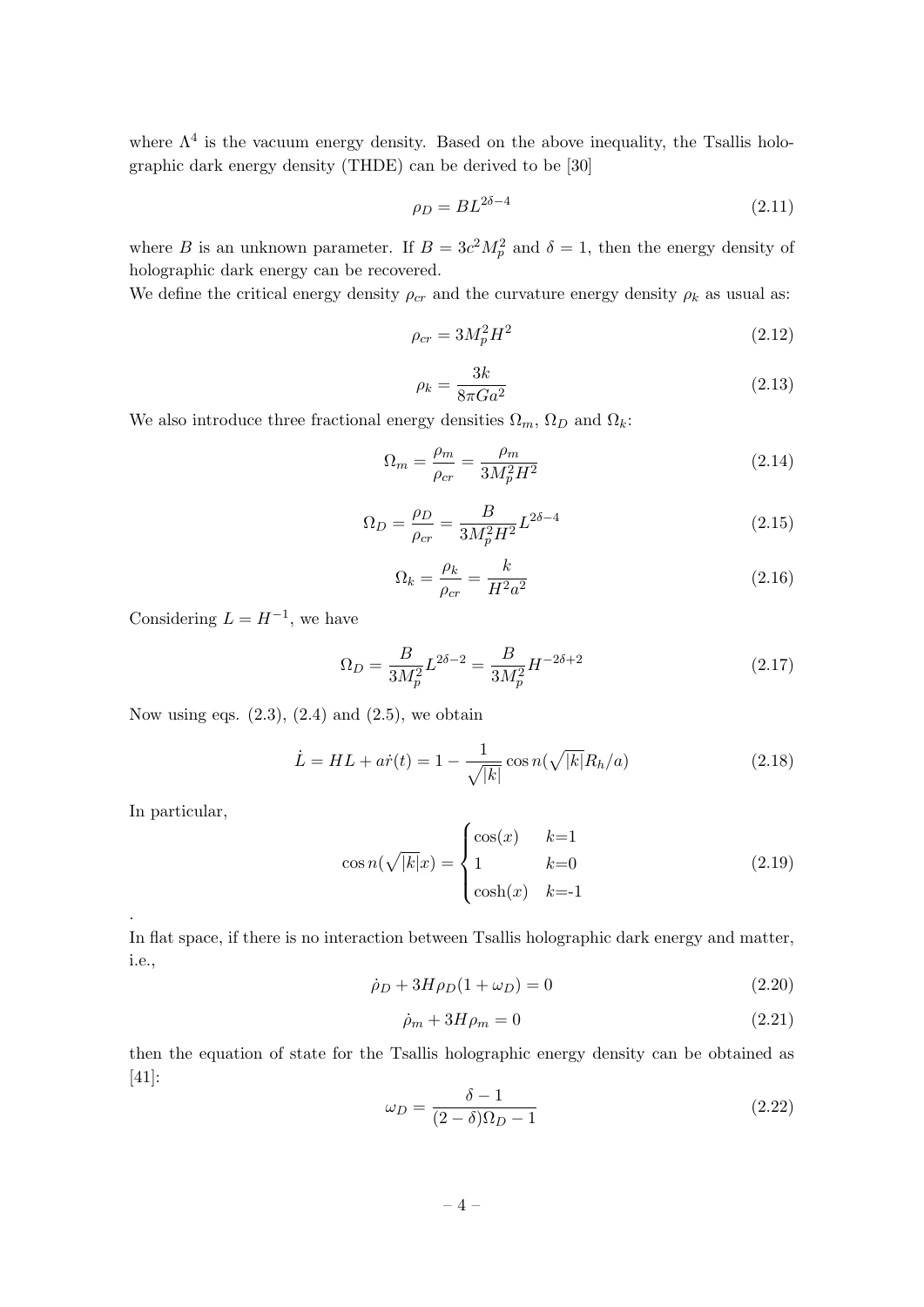For  $\delta < 1$ , we have  $2 - \delta > 1$  meaning that there is a divergence in the behavior of  $\omega_D$ occuring at the red-shift for which  $\Omega_D = 1/(2-\delta)$ . Therefore, the  $\delta < 1$  case is not suitable in our setup [30].

In flat space, if there is an interaction between the Tsallis holographic dark energy and matter, i.e.,

$$
\dot{\rho}_D + 3H\rho_D(1+\omega_D) = -Q\tag{2.23}
$$

$$
\dot{\rho}_m + 3H\rho_m = Q \tag{2.24}
$$

where  $Q = 3b^2 H(\rho_m + \rho_D)$  is the interaction term [41], the Tsallis holographic energy equation of state is then [41]:

$$
\omega_D = \frac{\delta - 1 + b^2 / \Omega_D}{(2 - \delta)\Omega_D - 1} \tag{2.25}
$$

# <span id="page-5-0"></span>3 The tachyon field as Tsallis holographic dark energy in a flat FRW universe

## <span id="page-5-1"></span>3.1 The non-interacting case

Let us consider a four-dimensional, spacially-flat FRW universe, so that the Friedmann equations are

$$
H^2 = \frac{8\pi G}{3}\rho\tag{3.1}
$$

$$
\frac{\ddot{a}}{a} = -\frac{4\pi G(\rho + 3P)}{3} \tag{3.2}
$$

where  $\rho = \rho_T + \rho_{NR} + \rho_R$  is the energy density for, tachyon matter, non-relativistic and relativistic matter, respectively, and  $P$  is the corresponding pressure. In this subsection we shall restrict ourselves to considering a description of the present situation where we assume that tachyon field largely dominates the universe and therefore the energy density and pressure of non-relativistic and relativistic matter can be disregarded. Therefore, the first Friedmann equation eq. $(3.1)$  is then

$$
H^2 = \frac{8\pi G}{3}\rho_T\tag{3.3}
$$

The energy density and pressure for the tachyon field are given by the following relations [25]:

$$
\rho_T = \frac{V(T)}{\sqrt{1 - \dot{T}^2}}\tag{3.4}
$$

$$
P_T = -V(T)\sqrt{1-\dot{T}^2} \tag{3.5}
$$

where  $V(T)$  is the potential energy of tachyon field. Combining eq.(3.4) and (3.5), we can obtain the equation of state:

$$
\omega_T = \dot{T}^2 - 1\tag{3.6}
$$

We now propose a correspondence between the tachyon dark energy model and the Tsallis holographic dark energy scenario. In a flat universe, the density of Tsallis holographic dark energy is

$$
\rho_D = BR_h^{2\delta - 4} \tag{3.7}
$$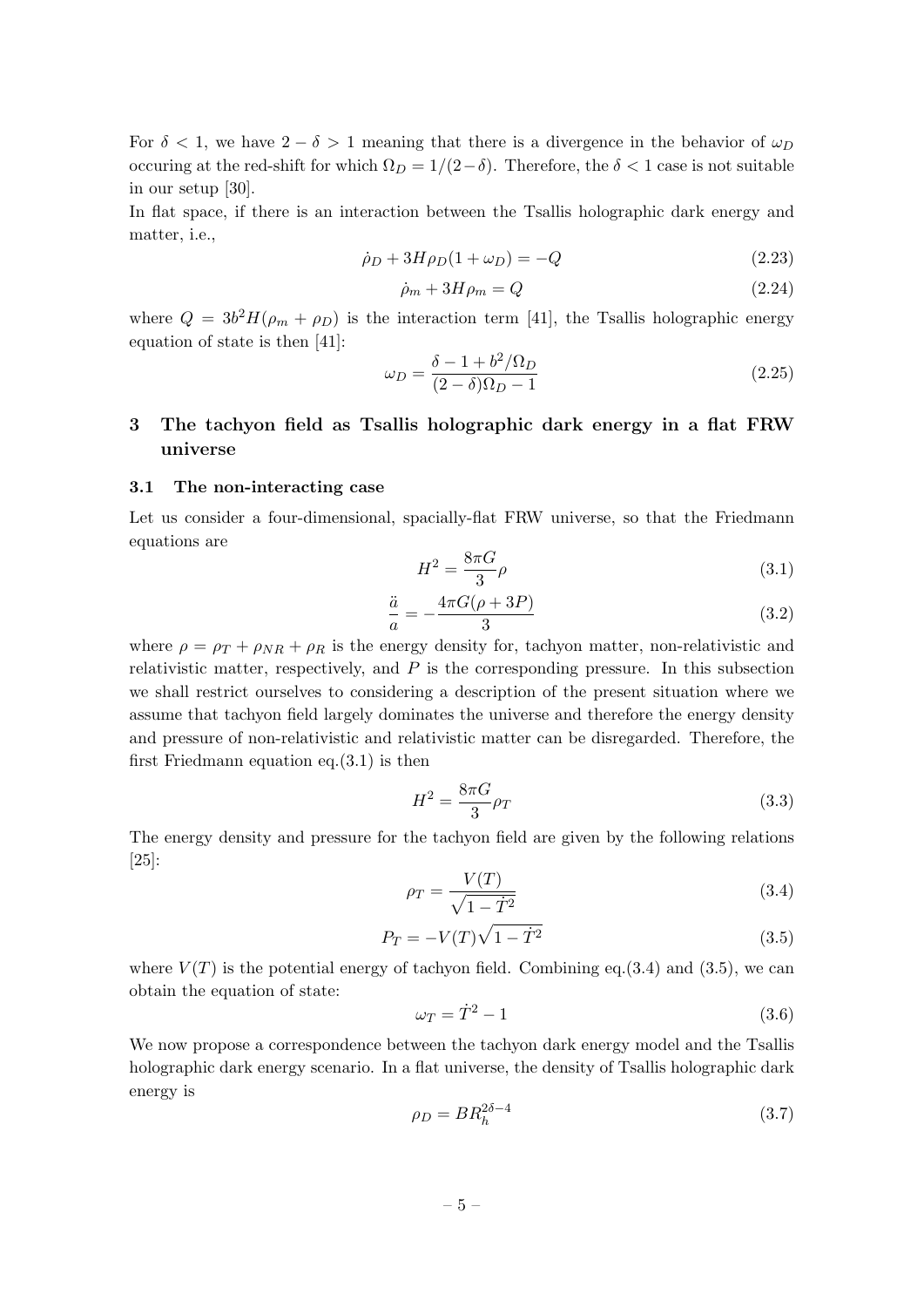where  $R_h$  is given by eq.(2.6) and

$$
\omega_D = \frac{\delta - 1}{(2 - \delta)\Omega_D - 1} \tag{3.8}
$$

which is given by eq. $(2.20)$ .

If we establish a correspondence between the Tsallis holographic dark energy and the tachyon energy density, then using eq.(3.4) and (3.7), we have,

$$
\rho_D = BR_h^{2\delta - 4} = \frac{V(T)}{\sqrt{1 - \dot{T}^2}}
$$
\n(3.9)

Also using eq. $(3.6)$  and  $(3.8)$ , we can write

$$
\omega_D = \frac{\delta - 1}{(2 - \delta)\Omega_D - 1} = \dot{T}^2 - 1\tag{3.10}
$$

so that

$$
\dot{T} = \sqrt{\frac{(2-\delta)\Omega_D + \delta - 2}{(2-\delta)\Omega_D - 1}}\tag{3.11}
$$

Then we can reconstruct the function  $V(T)$  and the variable  $P_D$ 

$$
V(T) = \rho_T \sqrt{1 - \dot{T}^2} = BR_h^{2\delta - 4} \sqrt{\frac{1 - \delta}{(2 - \delta)\Omega_D - 1}}
$$
(3.12)

$$
P_D = -V(T)\sqrt{1 - \dot{T}^2} = -BR_h^{2\delta - 4} \frac{1 - \delta}{(2 - \delta)\Omega_D - 1}
$$
\n(3.13)

If there is no interaction between holographic dark energy and matter, we have

$$
\dot{\rho}_D + 3H\rho_D(1 + \omega_D) = 0 \tag{3.14}
$$

Using  $eq.(2.17)$ , in flat space, we have

$$
\dot{L} = 1 - 1 = 0 \tag{3.15}
$$

Then we obtain that

$$
\dot{\rho_D} = B(2\delta - 4)L^{2\delta - 5}\dot{L} = 0\tag{3.16}
$$

Inserting this result in eq.(3.14), we have  $\omega_D = -1$ . Therefore,  $\dot{T}^2 = 0$ . Inserting  $\overrightarrow{T}^2 = 0$  into eq.(3.11), we obtain that

$$
(2 - \delta)\Omega_D + \delta - 2 = 0\tag{3.17}
$$

For which two possible solutions exist. One is  $\delta = 2$ . The other one is  $\Omega_D = 1$ , if  $\delta \neq 2$ . If  $\delta = 2$ , based on eq.(3.7), the energy density of dark energy is

$$
\rho_D = B \tag{3.18}
$$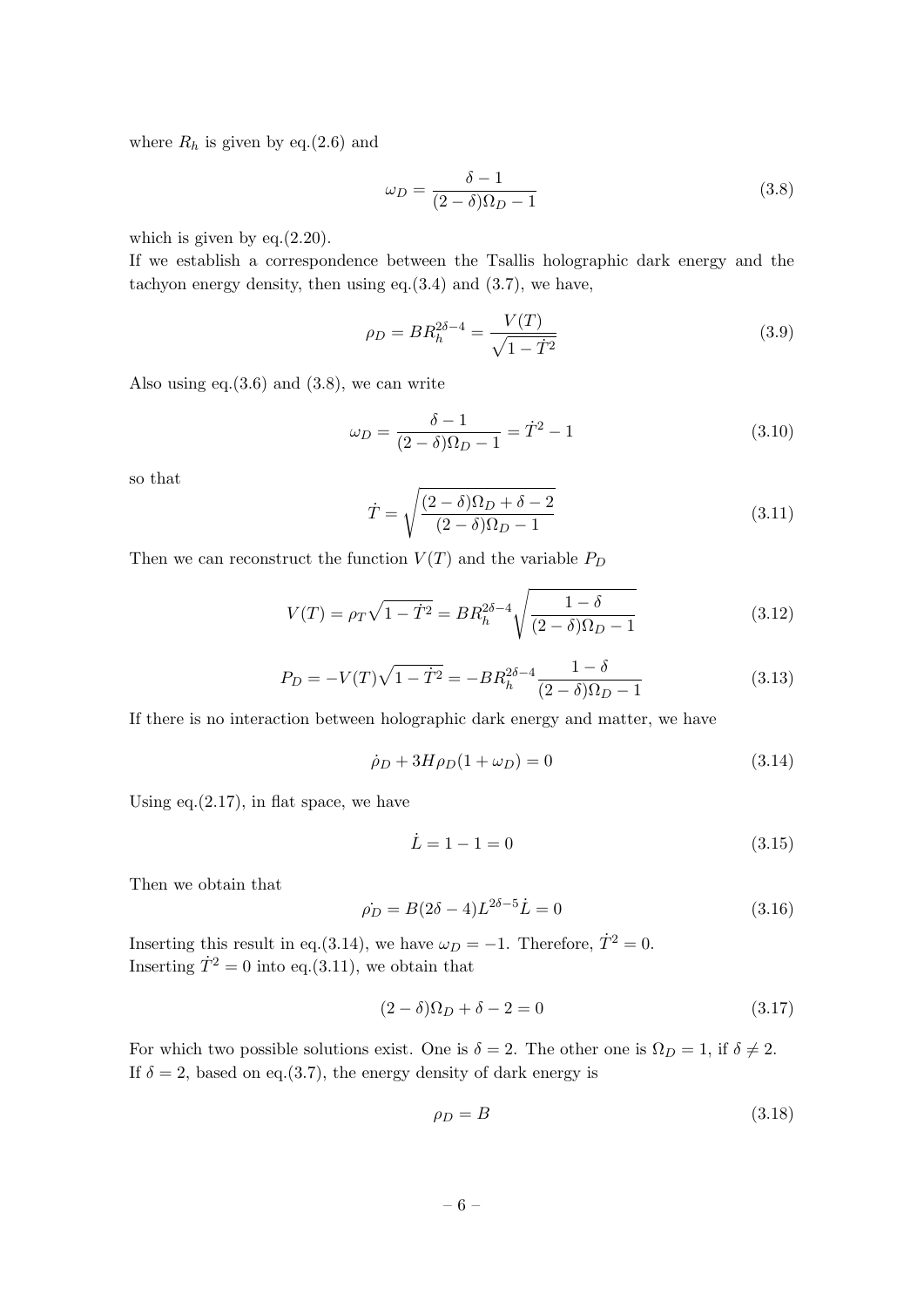which is a constant. Then according to eq. $(3.12)$  and  $(3.13)$ , we have

$$
V(T) = B \tag{3.19}
$$

$$
P_D = -B \tag{3.20}
$$

In this case B is the value of cosmological constant  $\Lambda$ , which is commonly regarded as vacuum energy [42].

If  $\Omega_D = 1$  and  $\delta \neq 2$ , then we obtain that

$$
V(T) = BR_h^{2\delta - 4}
$$
\n(3.21)

$$
P_D = -BR_h^{2\delta - 4} \tag{3.22}
$$

In both of the above two scenarios, we have  $\omega_D = -1$ , which is consistent with the result of the cosmological constant Λ. However, we prefer the latter case since the former case cannot recover the Bekenstein entropy and since we have assumed that tachyon field dominates the universe.

### <span id="page-7-0"></span>3.2 The interacting case

In this subsection we consider the interacting case for the model. As we have pointed out in section 2, in flat space, if there exists an interaction between the Tsallis dark energy and matter, we have

$$
\dot{\rho}_D + 3H\rho_D(1 + \omega_D) = -Q\tag{3.23}
$$

$$
\dot{\rho}_m + 3H\rho_m = Q \tag{3.24}
$$

where  $Q = 3b^2 H(\rho_m + \rho_D)$  is the interaction term and  $b^2$  is a coupling parameter [41]. In the same manner as in the non-interacting case, we have

$$
\dot{\rho}_D = 0 \tag{3.25}
$$

Then combining eq.(3.23) and  $Q = 3b^2 H(\rho_m + \rho_D)$ , we derive that

$$
\omega_D = -\frac{b^2}{\Omega_D} - 1\tag{3.26}
$$

Equating eq. $(3.26)$  with eq. $(3.6)$ , we derive that

$$
\dot{T}^2 = -\frac{b^2}{\Omega_D} \tag{3.27}
$$

Therefore, if we require  $\dot{T}^2$  to be real, then  $b^2$  must be zero in flat space. Therefore, we can conclude that in flat space, in a tachyon model of Tsallis holographic dark energy, irrespective of whether or not there exists an interaction between dark energy and matter,  $\dot{T}^2$  must always be zero. In addition, we can derive that

$$
V(T) = \rho_D \tag{3.28}
$$

$$
P_D = -\rho_D \tag{3.29}
$$

and then we conclude that in flat space, the equation of state  $\omega_D$  is always 1.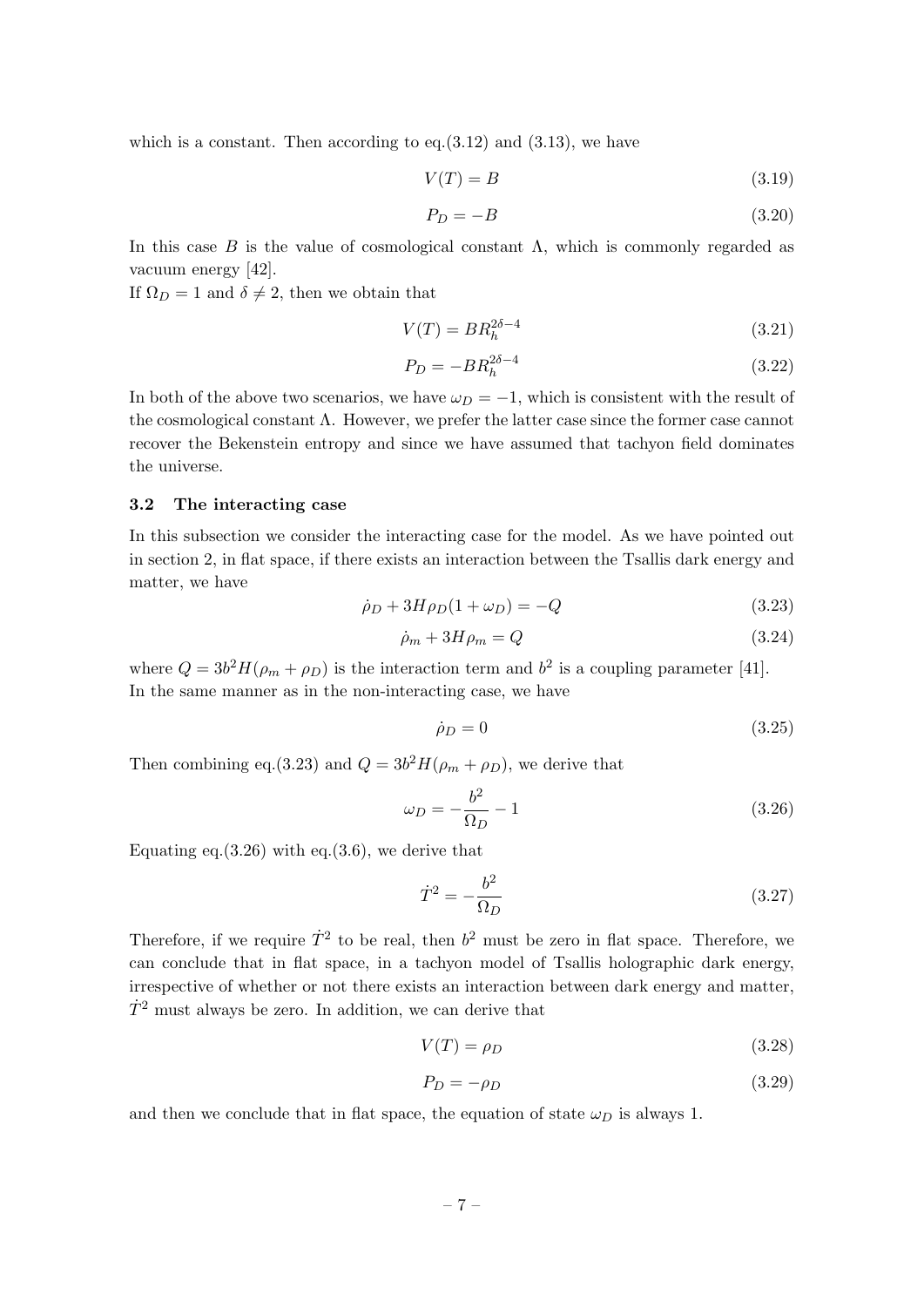# <span id="page-8-0"></span>4 The tachyon field as Tsallis holographic dark energy in a non-flat FRW universe

In this section we extend the calculations of the previous section to the non-flat FRW universe. In this case, the first Friedmann equation is given by

$$
H^2 + \frac{k}{a^2} = \frac{1}{3M_p^2}(\rho_m + \rho_D) \tag{4.1}
$$

where k denotes the curvature of space so that  $k = -1, 0, 1$  for closed, flat and open universe respectively.

Combining eq. $(2.17)$  and  $(3.7)$ , we obtain that

$$
\dot{\rho_D} = B(2\delta - 4)L^{2\delta - 5}\dot{L} = B(2\delta - 4)L^{2\delta - 5}(1 - \frac{1}{\sqrt{|k|}}\cos n(\sqrt{|k|}x))\tag{4.2}
$$

where  $x = R_h/a(t)$ . Inserting eq.(3.23), we obtain that

$$
1 - \dot{T}^2 = -\frac{1}{3} + b^2(1+u) + \frac{2}{3}\delta - \frac{2\delta}{3} \frac{1}{\sqrt{|k|}} \cos n(\sqrt{|k|}x) + \frac{4}{3} \frac{1}{\sqrt{|k|}} \cos n(\sqrt{|k|}x) \tag{4.3}
$$

namely,

$$
\dot{T}^2 = \frac{4}{3} - b^2(1+u) - \frac{2}{3}\delta + \frac{2\delta}{3} \frac{1}{\sqrt{|k|}} \cos n(\sqrt{|k|}x) - \frac{4}{3} \frac{1}{\sqrt{|k|}} \cos n(\sqrt{|k|}x) \tag{4.4}
$$

where  $1 + u = \frac{1 + \Omega_k}{\Omega_k}$  $rac{+1}{\Omega_D}$  and  $\Omega_D$  and  $\Omega_k$  have been defined in eq.(2.14) and (2.15). For the  $k=1$  case,  $\frac{1}{\sqrt{2}}$  $\frac{1}{|k|} \cos n(\sqrt{|k|}x) = \cos(x)$ . Then eq.(4.4) becomes

$$
\dot{T}^2 = \frac{4}{3} - b^2(1+u) - \frac{2}{3}\delta + \frac{2\delta}{3}\cos(R_h/a) - \frac{4}{3}\cos(R_h/a)
$$
(4.5)

When  $\dot{T}^2 = 0$ , we have

$$
\cos(R_h/a) = \frac{3b^2(1+u)}{2(\delta-2)} + \frac{2\delta-1}{2(\delta-2)}
$$
\n(4.6)

Eq.(4.6) requires  $0 \leq \cos(R_h/a) \leq 1$ . In order to avoid divergence and recover the Bekenstein entropy, it is necessary to require that  $1 \leq \delta < 2$ . However, according to eq.(4.6), we have  $\delta \leq \frac{1}{2}$  $\frac{1}{2}$ , which is contradictory to our requirement.

Similarly, we can obtain the above equations for the  $k = -1$  case whereby  $cos(x)$  should be replaced by  $cosh(x)$ , namely,

$$
\dot{T}^2 = \frac{4}{3} - b^2(1+u) - \frac{2}{3}\delta + \frac{2\delta}{3}\cosh(R_h/a) - \frac{4}{3}\cosh(R_h/a)
$$
(4.7)

In particular, for the  $k = -1$  case, when  $\dot{T}^2 = 0$ ,

$$
\cosh(R_h/a) = \frac{3b^2(1+u)}{2(\delta-2)} + \frac{2\delta-1}{2(\delta-2)}
$$
\n(4.8)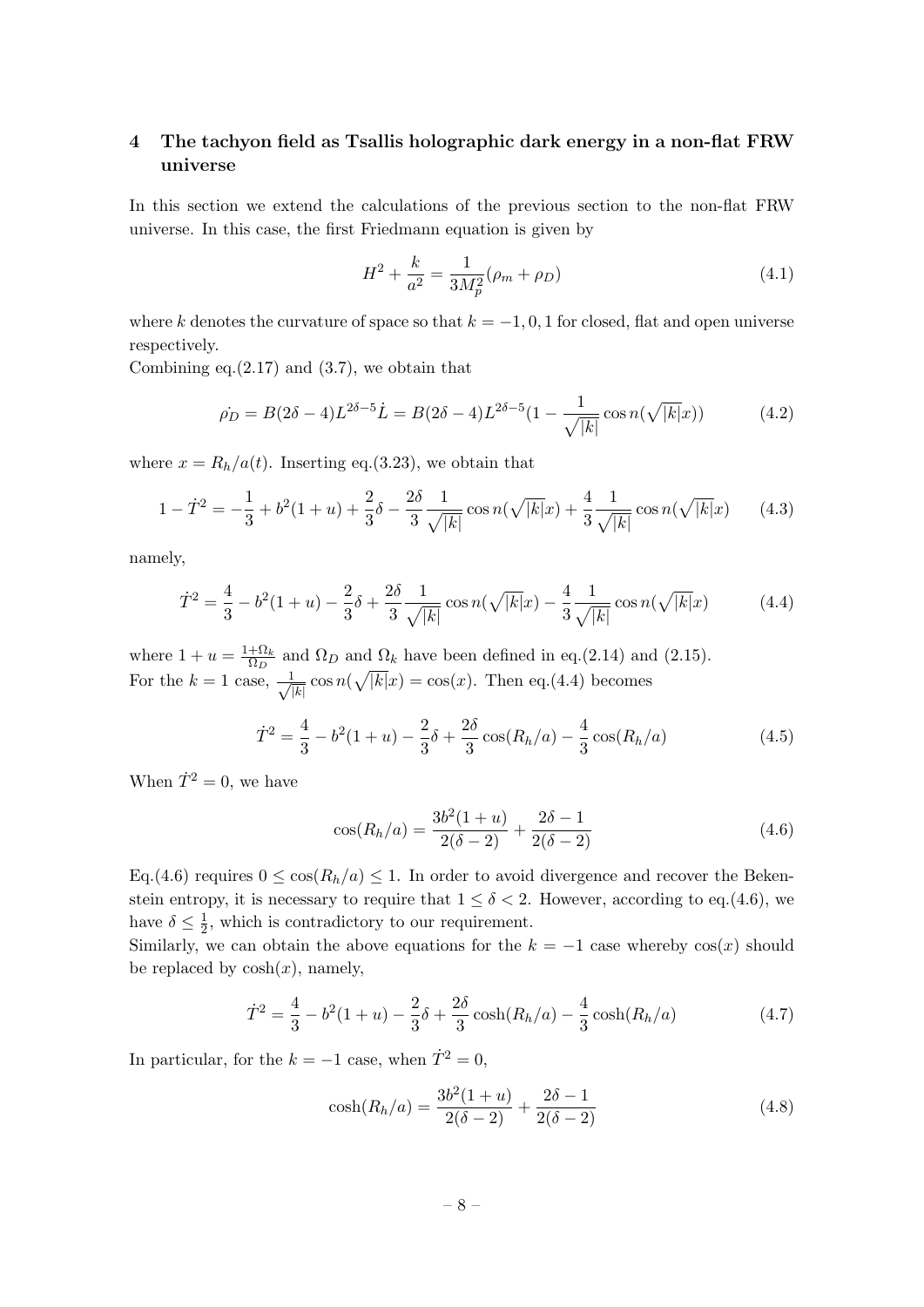Since the value of  $cosh(x)$  is always larger than 1, we can derive that  $b^2 < 0$ , which is impossible. To conclude, in curved space,  $\dot{T}^2$  cannot be zero, i.e.,  $\omega_D$  cannot be -1. In other words, this model cannot explain the origin of the cosmological constant Λ.

Figures 1, 2, 3 and 4 below are the evolution trajectories of  $\dot{T}^2$  for different values of  $\delta$  and  $b<sup>2</sup>$  for an open and a closed FRW universe, respectively. From figure 1, we observed that for an open universe, with the increasing of  $cos(R_h/a)$ ,  $\dot{T}^2$ s always decreases monotonically for different  $\delta s$  and are always larger than zero. While from figure 2, we know that for closed universe, with the increasing of  $cosh(R_h/a)$ ,  $\dot{T}^2$  always decreases monotonically for the different values of  $\delta s$  and is always smaller than zero which is not a physically valid situation. From figures 3 and 4, we observe that with the increasing of  $\cos(R_h/a)$  and  $\cosh(R_h/a), \dot{T}^2$  always decreases monotonically for the different values of  $b^2$ .



Figure 1. Evolution trajectories of  $\dot{T}^2$  for different values of  $\delta$  for an open FRW universe. Here we set  $u = 0.04$ . The red line corresponds to  $\delta = 1$ , the green line to  $\delta = 1.3$ , the blue line to  $\delta = 1.6$ and the black line to  $\delta = 1.9$ .



**Figure 2**. Evolution trajectories of  $\dot{T}^2$  for different values of  $\delta$  for a closed FRW universe. Here we set  $u = 0.04$ . The red line corresponds to  $\delta = 1$ , the green line to  $\delta = 1.3$ , the blue line to  $\delta = 1.6$ and the black line to  $\delta = 1.9$ .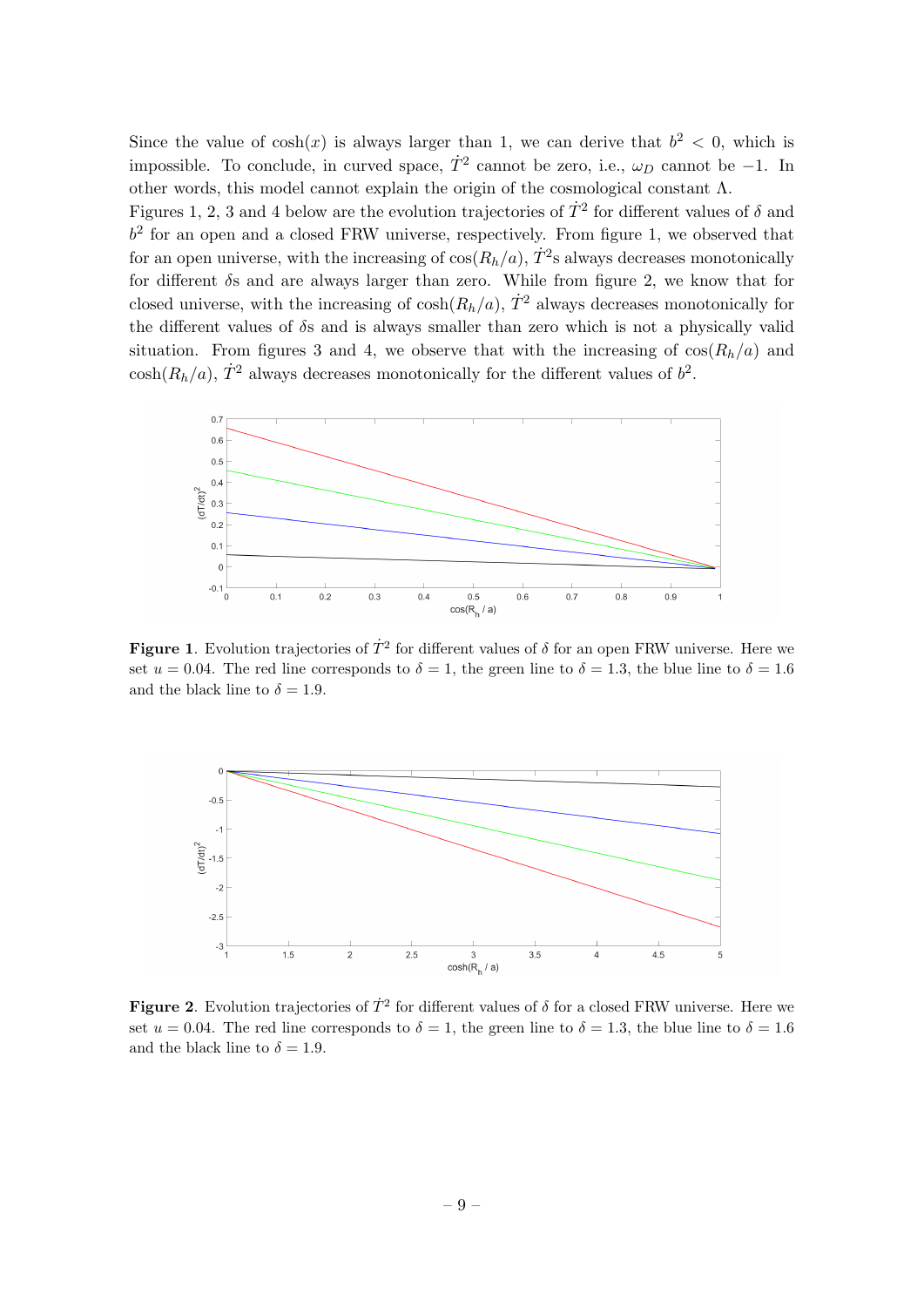

Figure 3. Evolution trajectories of  $\dot{T}^2$  for different values of  $b^2$  for an open FRW universe. Here we set  $u = 0.04$ . The red line corresponds to  $b^2 = 0.01$ , the green line to  $b^2 = 0.10$ , the blue line to  $b^2 = 0.20$  and the black line to  $b^2 = 0.30$ .



**Figure 4.** Evolution trajectories of  $\dot{T}^2$  for different values of  $b^2$  for a closed FRW universe. Here we set  $u = 0.04$ . The red line corresponds to  $b^2 = 0.01$ , the green line to  $b^2 = 0.10$ , the blue line to  $b^2 = 0.20$  and the black line to  $b^2 = 0.30$ .

# <span id="page-10-0"></span>5 Summary and Discussion

To address the problem of accounting for the accelerating expansion of the universe and due to an absence of knowledge in this domain, theoretical cosmologists have considered a variety of dark matter candidates to explain this phenomenon. The holographic dark matter (HDE) model which was proposed by Fischler and Susskind [43] has been widely studied [44]. In recent years one of the main research directions has involved the use of the Tsallis holographic dark energy model [30,45,46,47]. At first glance, it appears to be an appropriated model for the current universe in the standard cosmology framework [30,32,33]. However, in the same way as the primary HDE based on the Bekenstein entropy is unstable (see [34]), THDE is also unstable [30,32,33]. More studies on the various cosmological features of the Tsallis generalized statistical mechanics can be found in ref.[35]. Most past papers considered the effects of HDE in different real scalar field theory models, such as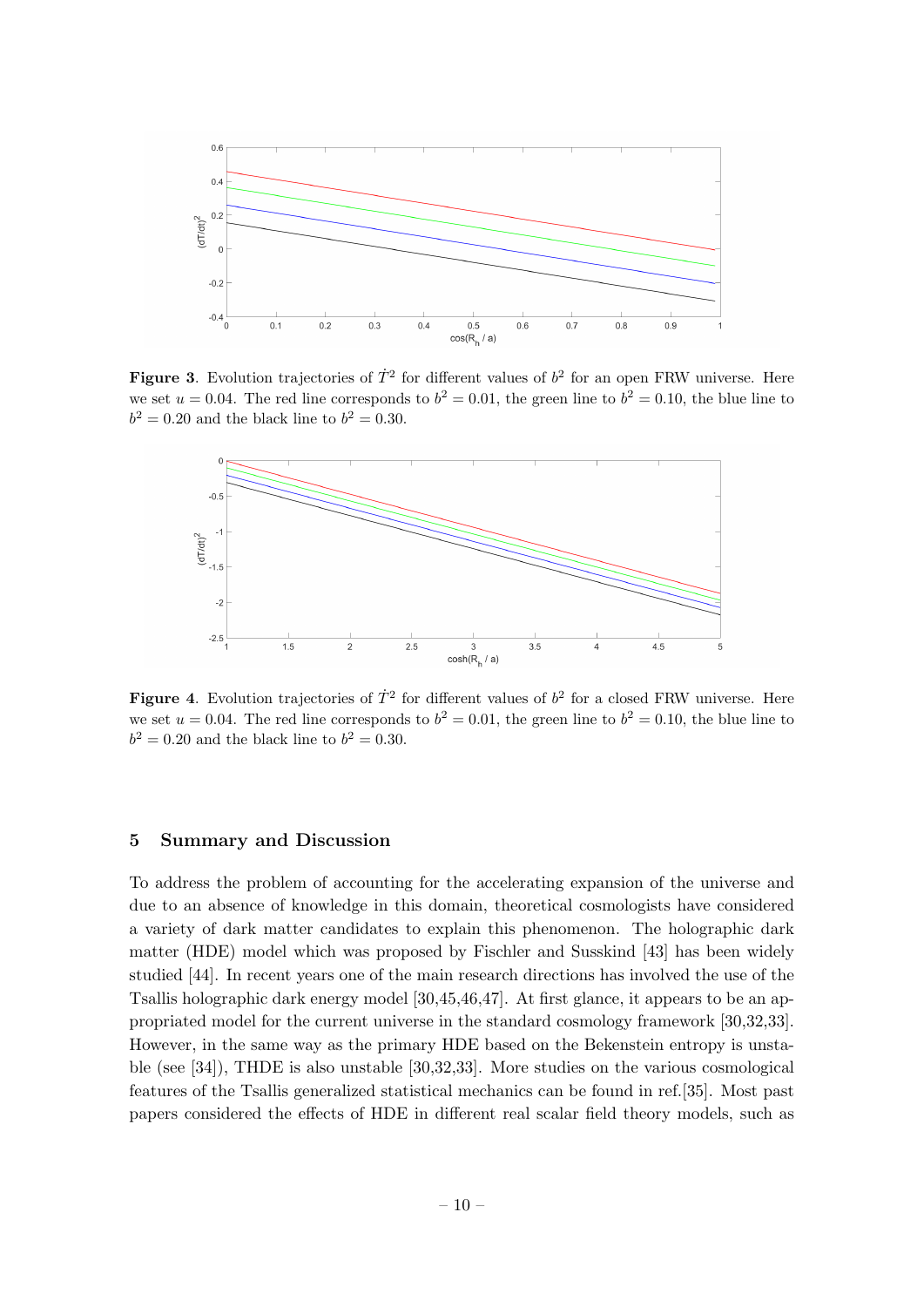quintessence [9], K-essence [10], tachyon [12] etc. For example, in ref.[25], the authors considered the possibility of using the tachyon model as a holographic dark energy model. In the present article, we consider the further possibility of the tachyon field model as a Tsallis holographic dark energy model. Most past papers considered the effects of HDE in different real scalar field theory, such as quintessence [9], K-essence [10], tachyon [12] etc. For example, in ref.[25], the authors considered the possibility of tachyon model as holographic dark energy model. In this article, we further consider the possibility of tachyon field model as Tsallis holographic dark energy model.

We have proposed a correspondence between the Tsallis holographic dark energy scenario and the tachyon field model in a flat and in a non-flat FRW universe, respectively. We then reconstructed the potential  $V(T)$  and considered the dynamics of the tachyon field which describes cosmology. We find that in the case of a flat universe, in a tachyon model of Tsallis holographic dark energy, irrespective of whether there exists an interaction between dark energy and matter or not,  $\dot{T}^2$  must always be zero. Therefore, the equation of state  $\omega_D$  is always  $-1$  in flat universe. In the case of a non-flat universe,  $\dot{T}^2$  cannot be zero so that  $\omega_D \neq -1$ , which cannot be used to explain the origin of the cosmological constant.  $\dot{T}^2$  monotonically decreases with the increasing of  $\cos(R_h/a)$  and  $\cosh(R_h/a)$  for different values of  $\delta$ . In particular, for an open universe,  $\dot{T}^2$  is always larger than zero whereas for a closed universe,  $\dot{T}^2$  is always smaller than zero which is not a physically valid situation. In addition, we conclude that, with the increasing of  $\cos(R_h/a)$  and  $\cosh(R_h/a)$ ,  $\dot{T}^2$  always decreases monotonically for different  $b<sup>2</sup>$ s.

Future work can develop this research along the following directions. Firstly, we can establish the correspondence between the tachyon field and other dark energy scenarios, in particular for a stable dark energy model and compare the results with observational data. Secondly, we can expand the possibility of using a real scalar field as the dark energy model considered in this article to explore the possibilities of using complex scalar fields as the dark energy model. In fact, in ref.[48], we have already considered the possibility of ghost dark energy as a complex quintessence field. We intend to explore further complex scalar field possibilities as dark energy candidates and form a framework of these candidates. Finally, we also need to consider how to ensure compatibility of these results with fundamental theories, such as string theory and loop quantum gravity. There is therefore great potential for development of this work in the future.

#### References

- [1] A. G. Riess et al., Observational Evidence from Supernovae for an Accelerating Universe and a Cosmological Constant, Astron. J. 116 (1998) 1009.
- [2] S. Perlmutter et al., Measurements of  $\Omega$  and  $\Lambda$  from 42 High-Redshift Supernovae, Astron. J. 517 (1999) 565.
- [3] P. Astier et al., The Supernova Legacy Survey: measurement of  $\Omega_M$ ,  $\Omega_{\Lambda}$  and  $\omega$  from the first year data set, Astron. Astrophys., 447 (2006) 31.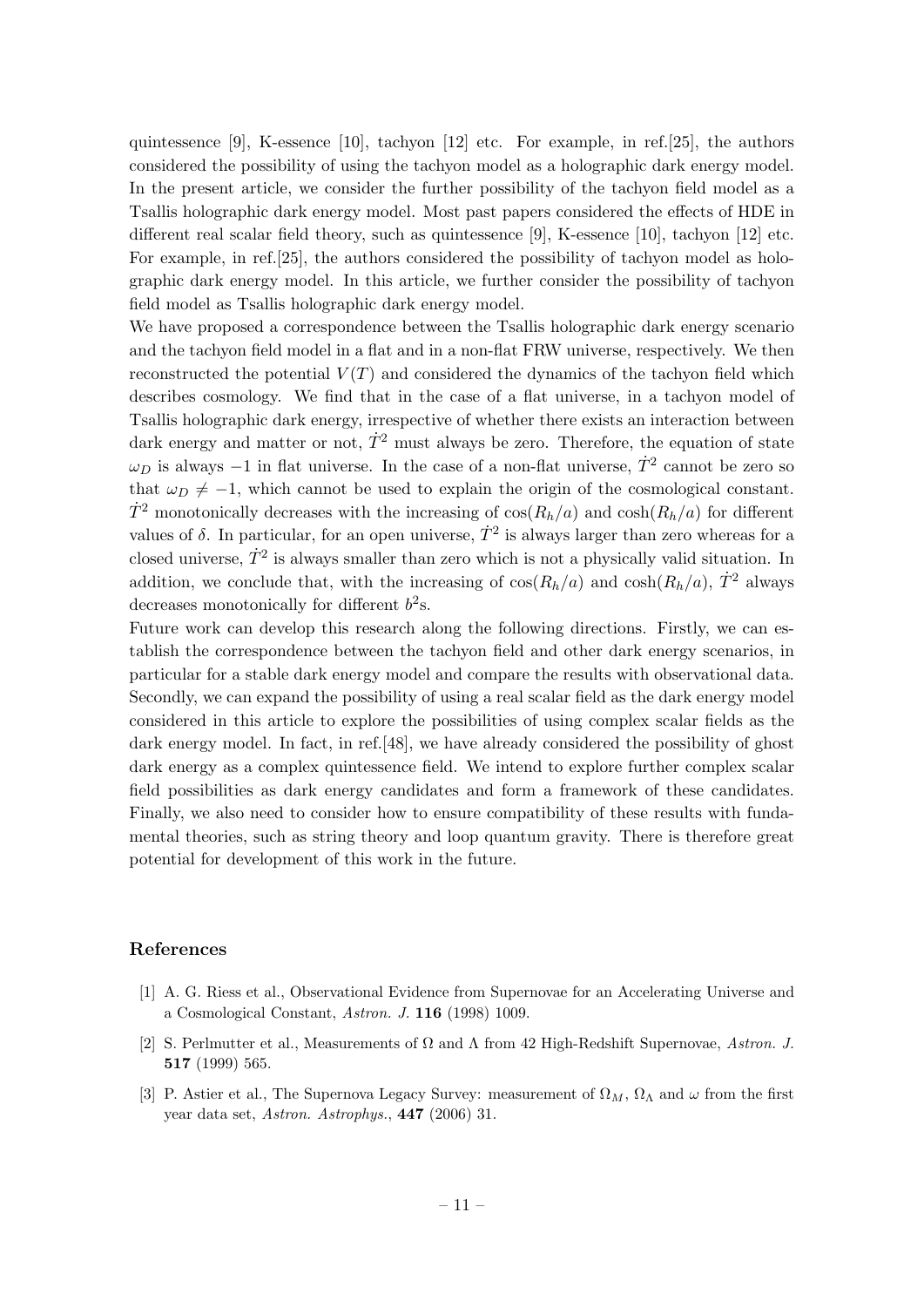- [4] K. Abazajian et al., The second data release of the sloan digital sky survey, Astron. J. 128 (2004) 502.
- [5] K. Abazajian et al., The third data release of the sloan digital sky survey, Astron. J. 129 (2005) 1755.
- [6] D. N. Spergel et al., First-year Wilkinson Microwave Anisotropy Probe (WMAP) observations: determination of cosmological parameters, Astrophys. J. Suppl., 148 (2003) 175.
- [7] V. Sahni and A. A. Starobinsky, The case for a positive cosmological  $\Lambda$ -term, Int. J. Mod. Phys. D 9 (2000) 373.
- [8] P. J. E. Peebles and B. Ratra, The cosmological constant and dark energy, Rev. Mod. Phys. 75 (2003) 559.
- [9] P. J. E. Peebles and B. Ratra, Cosmology with a time-variable cosmological 'constant', Astrophys. J., 325 (1988) L17; B. Ratra and P. J. E. Peebles, Cosmological consequences of a rolling homogeneous scalar field, Phys. Rev. D, 37 (1988) 3406; C. Wetterich, Cosmology and the fate of dilatation symmetry, Nucl. Phys. B, 302 (1988) 668; J. A. Frieman, C. T. Hill, A. Stebbins and I. Waga, Cosmology with ultralight pseudo Nambu-Goldstone bosons, Phys. Rev. Lett., 75 (1995) 2077; M. S. Turner and M. J. White, CDM models with a smooth component, Phys. Rev. D, 56 (1997) 4439; R. R. Caldwell, R. Dave and P. J. Steinhardt, Cosmological imprint of an energy component with general equation of state, *Phys. Rev. Lett.*, **80** (1998) 1582.
- [10] C. Armendariz-Picon, V. F. Mukhanov and P. J. Steinhardt, Dynamical solution to the problem of a small cosmological constant and late-time cosmic acceleration, Phys. Rev. Lett., 85 (2000) 4438; C. Armendariz-Picon, V. F. Mukhanov and P. J. Steinhardt, Essentials of k-essence, Phys. Rev. D, 63 (2001) 103510
- [11] R. R. Caldwell, A phantom menace? Cosmological consequences of a dark energy component with super-negative equation of state, *Phys. Lett. B* 545 (2002) 23; R. R. Caldwell, M. Kamionkowski and N. N. Weinberg, Phantom Energy: Dark Energy with  $\omega < -1$  Causes a Cosmic Doomsday, *Phys. Rev. Lett.* **91** (2003) 071301; R. S. Nojiri and S. D. Odintsov, Quantum de Sitter cosmology and phantom matter, Phys. Lett. B 562 (2003) 147; R. S. Nojiri and S. D. Odintsov, de Sitter brane universe induced by phantom and quantum effects, Phys. Lett., B 565 (2003)1
- [12] A. Sen, Tachyon matter, JHEP, 0207 (2002) 065.
- [13] N. Arkani-Hamed, H. C. Cheng, M. A. Luty and S. Mukohyama, Ghost condensation and a consistent infrared modification of gravity, JHEP 0405 (2004) 074.
- [14] F. Piazza and S. Tsujikawa, Dilatonic ghost condensate as dark energy, JCAP, 0407 (2004) 004.
- [15] B. Feng, X. L. Wang and X. M. Zhang, Dark energy constraints from the cosmic age and supernova, Phys. Lett. B, 607 (2005) 35; Z. K. Guo, Y. S. Piao, X. M. Zhang and Y. Z. Zhang, Cosmological evolution of a quintom model of dark energy, Phys. Lett. B, 608 (2005) 177;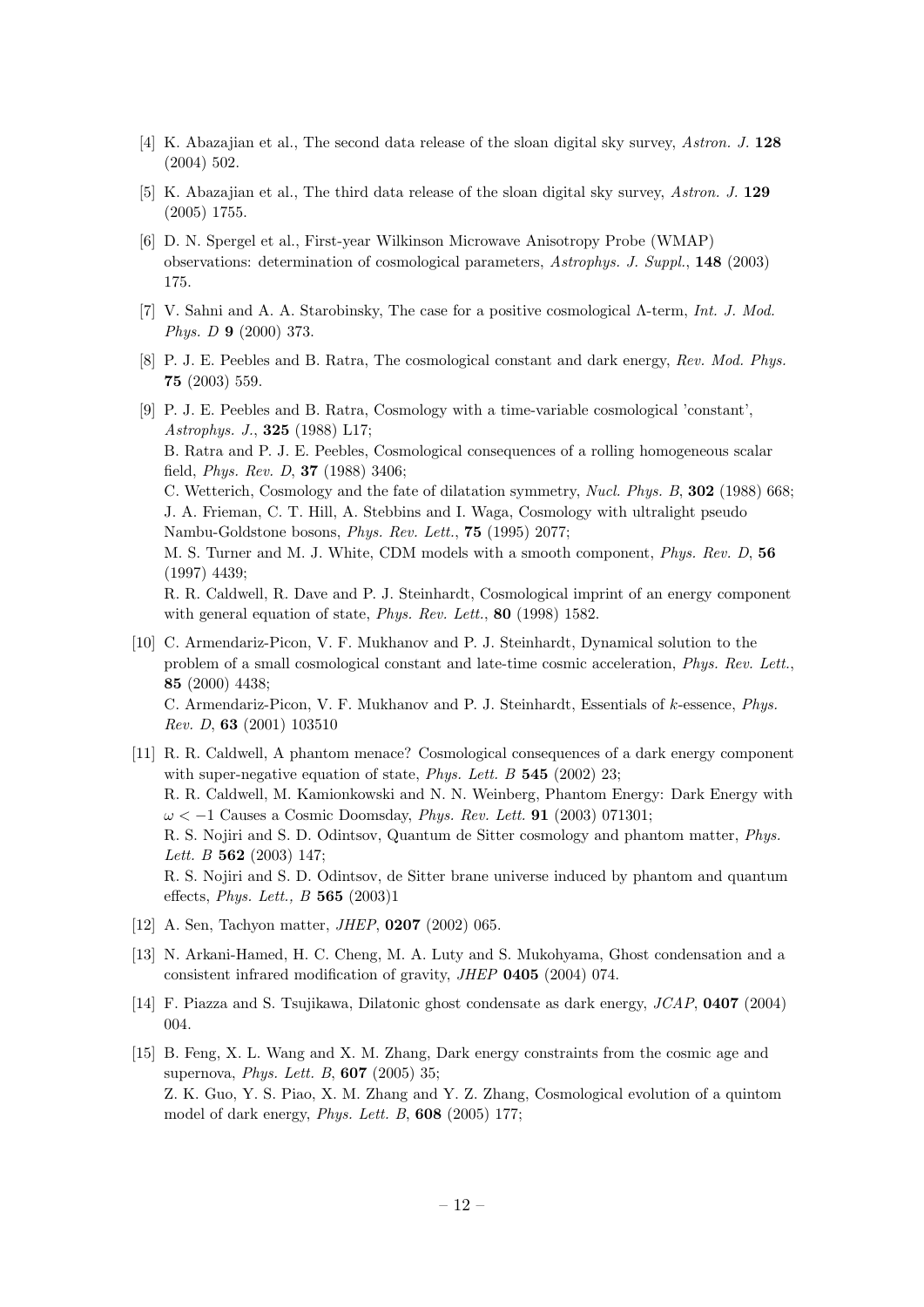X. Zhang, An interacting two-fluid scenario for quintom dark energy, Commun. Theor. Phys., 44 (2005) 762;

A. Anisimov, E. Babichev and A. Vikman, B-inflation, JCAP, 0506 (2005) 006; E. Elizalde , S. Nojiri, and S. D. Odintsov, Late-time cosmology in a (phantom) scalar-tensor theory: dark energy and the cosmic speed-up, Phys. Rev. D, 70 (2004) 043539;

S. Nojiri, S. D. Odintsov, and S. Tsujikawa, Properties of singularities in the (phantom) dark energy universe, Phys. Rev. D, 71 (2005) 063004.

- [16] C. Deffayet, G. R. Dvali and G. Gabadadze, Accelerated universe from gravity leaking to extra dimensions, Phys. Rev. D 65 (2002) 044023.
- [17] L. Amendola, Coupled quintessence, Phys. Rev. D, 62 (2000) 043511.
- [18] A. Y. Kamenshchik, U. Moschella and V. Pasquier, An alternative to quintessence, Phys. Lett. B **511** (2001) 265.
- [19] P. Horava and D. Minic, Probable values of the cosmological constant in a holographic theory, Phys. Rev. Lett., 85 (2000) 1610.
- [20] M. Li, A model of holographic dark energy, *Phys. Lett. B*, **603** (2004) 1.
- [21] G. 't Hooft, Dimensional reduction in quantum gravity, gr-qc/9310026.
- [22] L. Susskind, The world as a hologram, J. Math. Phys, 36 (1995) 6377-6396.
- [23] A. Cohen, D. Kaplan and A. Nelson, Effective field theory, black holes, and the cosmological constant, Phys. Rev. Lett 82 (1999) 4971.
- [24] K. Enqvist, S. Hannestad and M. S. Sloth, Searching for a holographic connection between dark energy and the low-l CMB multipoles,  $JCAP$ , **0502**, (2005) 004.
- [25] Setare, MR, Holographic tachyon model of dark energy, Phys. Lett. B, 653 (2007) 116-121.
- [26] S. D. H. Hsu, Entropy bounds and dark energy, Phys. Lett. B, 594 (2004)13.
- [27] C. Tsallis, L.J.L. Cirto, Black hole thermodynamical entropy, Eur. Phys. J. C, 73 (2013)2487.
- [28] A.Sayahian Jahromi et al., Generalized entropy formalism and a new holographic dark energy model, Phys. Lett. B, 780 (2018)21.
- [29] H. Moradpour et al., Thermodynamic approach to holographic dark energy and the Rényi entropy, Eur. Phys. J. C, 78 (2018)829.
- [30] M. Tavayef, A. Sheykhi, K. Bamba, H. Moradpour, Tsallis holographic dark energy, Phys. Lett. B, **781** (2018)195.
- [31] S. Ghaffari et al., Tsallis holographic dark energy in the Brans–Dicke cosmology, Eur. Phys. J. C, 78 (2018)706.
- [32] N. Saridakis, K. Bamba, R. Myrzakulov, Holographic dark energy through Tsallis entropy, JCAP, 12 (2018)012.
- [33] M. Abdollahi Zadeh et al., Note on Tsallis holographic dark energy, Eur. Phys. J. C, 78 (2018)940.
- [34] Y.S. Myung, Instability of holographic dark energy models, *Phys. Lett. B*, **652** (2007)223.
- [35] E.M.C. Abreu, J. Ananias Neto, A.C.R. Mendes, A. Bonilla, Tsallis and Kaniadakis statistics from a point of view of the holographic equipartition law, EPL, 121 (2018)45002.